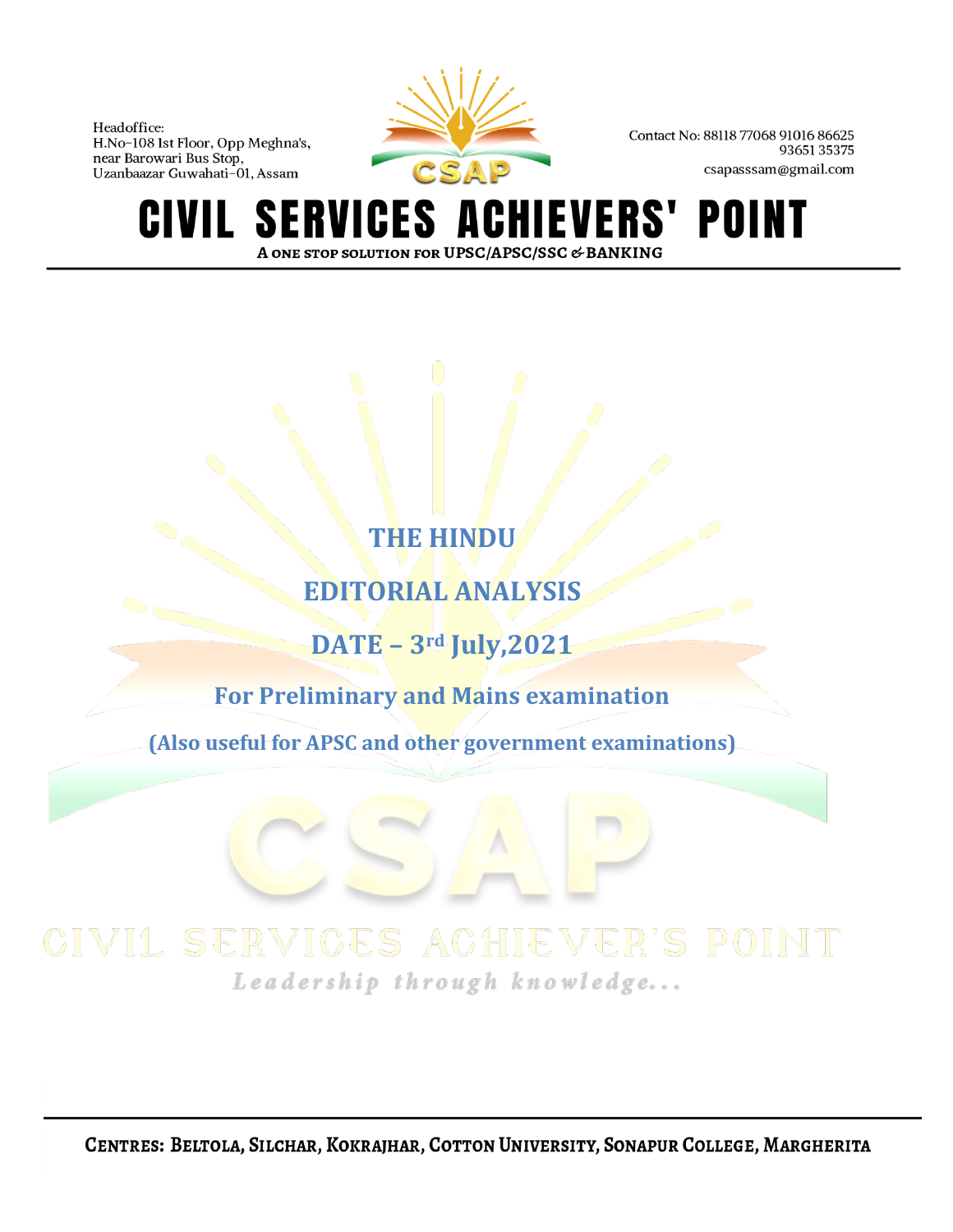

Contact No: 88118 77068 91016 86625 9365135375 csapasssam@gmail.com

#### **SERVICES A IEVERS'** POINT A ONE STOP SOLUTION FOR UPSC/APSC/SSC & BANKING

# **EDITORIALS**

# **Unjust green (GS 2 – International Relations)**

### **Context**

- The European Union's decision to enforce a "Green Pass" to allow travel within the EU from July 1, and linked to specified vaccines, has set of a storm of protest from several quarters including India.
- According to the European Medicines Agency (EMA) that sets the guidelines, the vaccines given "conditional marketing authorisation" were Comirnaty, Vaccine Janssen (Johnson & Johnson), Spikevax (Moderna) and Vaxzevria (AstraZeneca), which makes it clear that neither of India's vaccines, Covishield and Covaxin, as well as Russia's and China's, would be eligible for the EU Digital COVID Certifcate (EUDCC), as the Green Pass is formally called.
- External Affairs Minister S. Jaishankar took up the exclusion strongly with EU authorities this week, particularly the case of Covishield, which is made under licensing and certification from AstraZeneca, and cleared by WHO.

### **Criticism against the move**

- India has argued that the entire idea of "vaccine passports" would leave developing nations and the global south at a disadvantage, as they have restricted vaccine access.
- An unspoken but valid criticism is that there is a hint of racism in the action  $-$  the EMA list only includes
- vaccines already used by Europe and North America. A letter of protest on the EMA's decision was also issued by the African Union and the Africa CDC this week, which called Covishield the "backbone" of the COVAX alliance's programme, that has been administered in many African countries.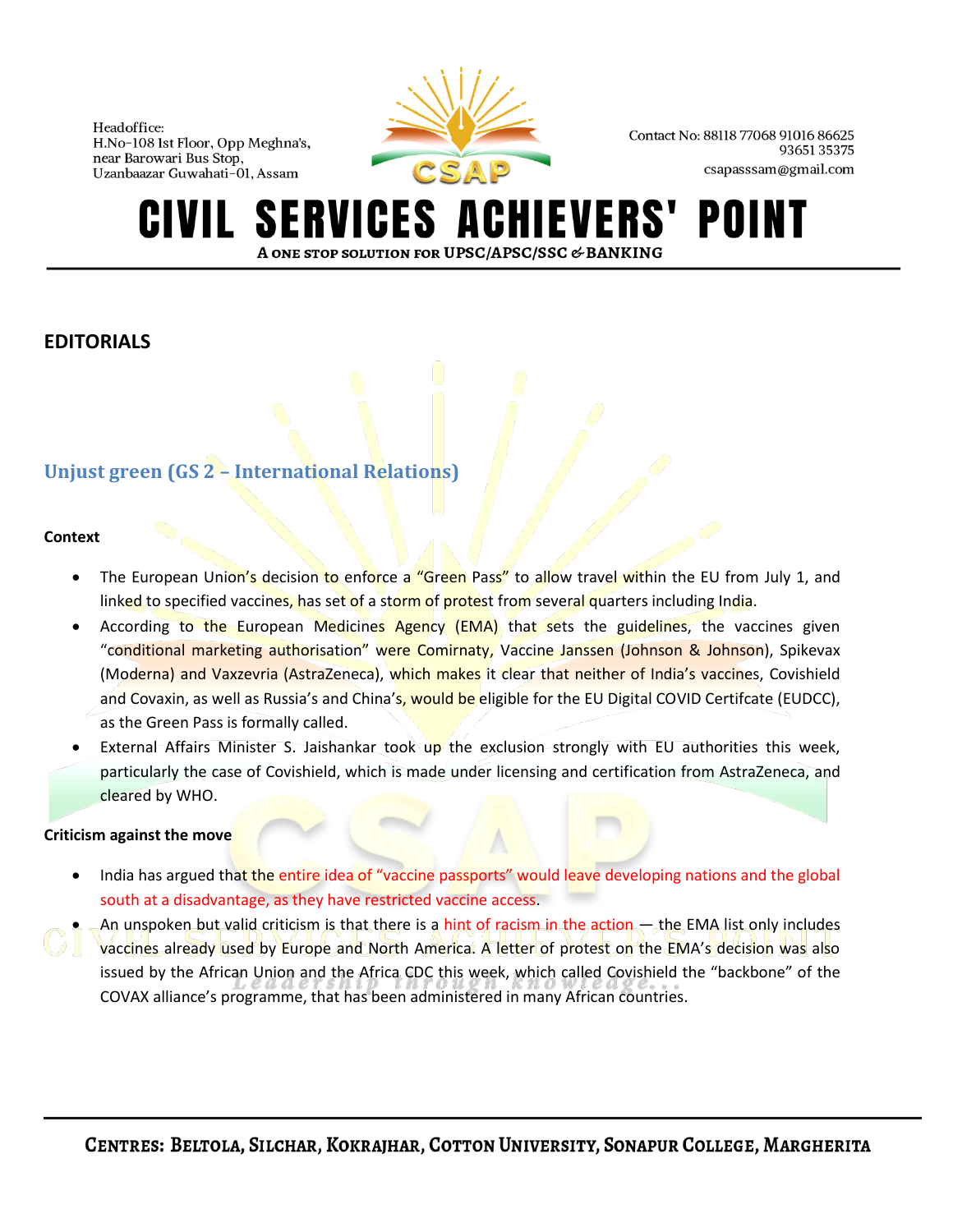

Contact No: 88118 77068 91016 86625 9365135375 csapasssam@gmail.com

#### **SERVICES ACHIEVERS'** POI IVIL I A ONE STOP SOLUTION FOR UPSC/APSC/SSC & BANKING

- The EMA list is not binding however, and countries can choose to include others individually. After India's vocal protests, and its subtle threat to impose reciprocal measures, at least a third of the EU has said they would recognise Covishield (Estonia has accepted Covishield and Covaxin).
- While the news that Austria, Estonia, Germany, Greece, Iceland, Ireland, the Netherlands, Slovenia, Spain and Switzerland (not an EU member) have accommodated India's concerns is welcome, there are still some hurdles before Indian travellers.
- Most of these countries are not at present accepting Indian travellers at all, as no non-essential travel is allowed to EU countries, and the spread of the Delta variant, first identifed in India, has meant further travel restrictions.
- In addition, Indians who have taken doses of Covaxin will need to wait even longer, until this vaccine receives WHO clearance.

#### **Conclusion**

- Finally, as more nations complete their vaccine programmes, they will seek to tighten their border controls with "vaccine passports" and longer quarantines in order to curtail the spread of new variants.
- While it is necessary for the Government to keep up with these actions worldwide, and battle discriminatory practices, the real imperative remains to vaccinate as many Indians as possible, given that more than six months after the Indian inoculation programme began, only 4.4% of those eligible have been fully vaccinated.

# **In centenary backdrop, this is no hand of peace (GS 2 – International Relations)**

### **Context**

- An atmosphere of unpredictability prevails as regards India-China relations, even as China embarks on its
- 100th anniversary celebrations of the foundation of the Communist Party of China (CPC).
- Memories of the bloodiest clash in recent decades that occurred in the Galwan Heights in June last year, are still vivid in India's memory. The situation in Eastern Ladakh currently remains tense. After some progress in talks over troop disengagement in the vicinity of Pangong Tso Lake and the Kailash ranges, matters have since reached a stalemate.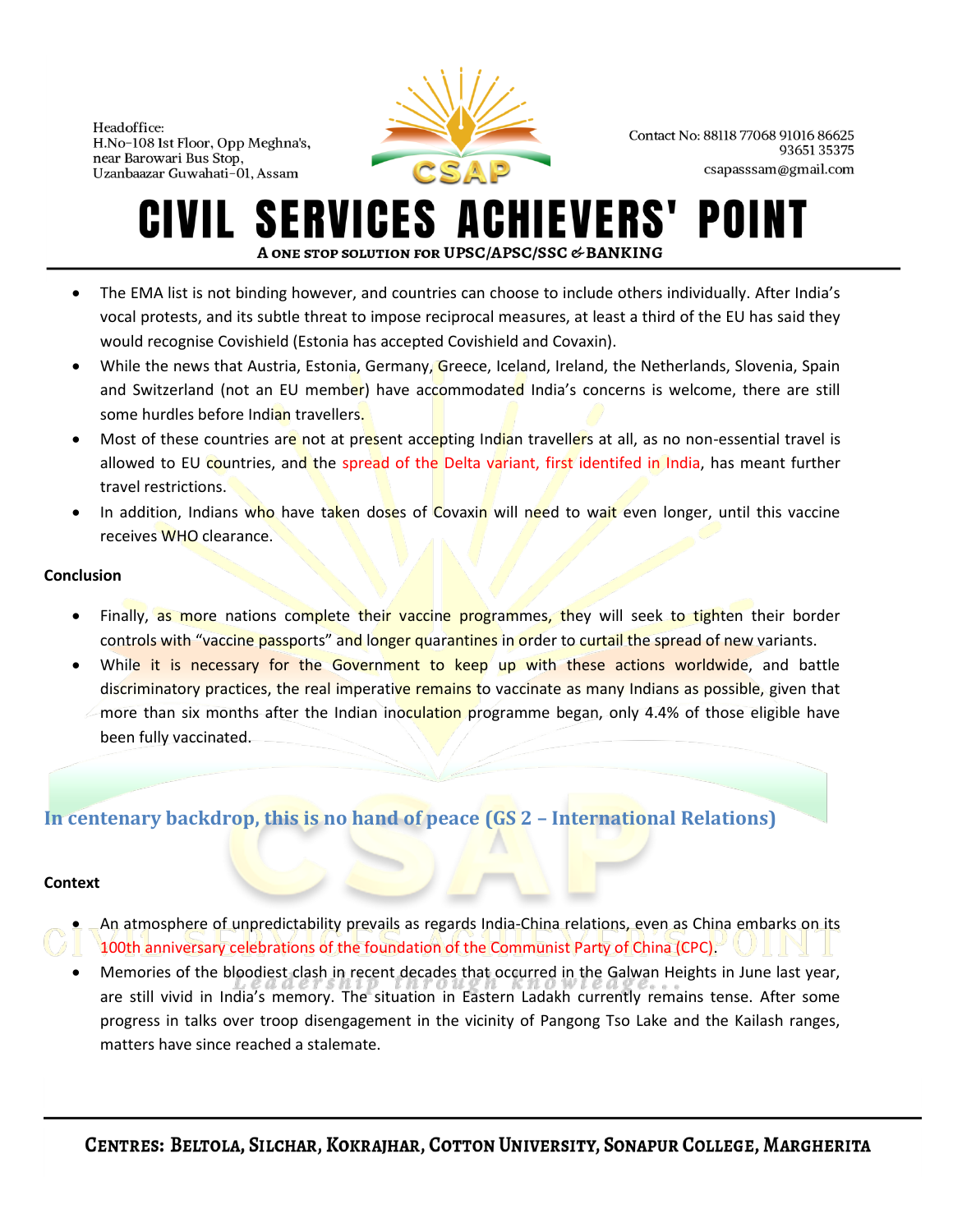

Contact No: 88118 77068 91016 86625 9365135375 csapasssam@gmail.com

#### **SERVICES ACHIEVERS'** POII IVIL-A ONE STOP SOLUTION FOR UPSC/APSC/SSC & BANKING

- Meanwhile, there is new information on China's manoeuvres in the border regions across Ladakh. China is reportedly raising new militia units comprising local Tibetan youth, to be deployed in Eastern Ladakh, for both high altitude warfare and surveillance.
- India has, meanwhile, been expressing its concern to China about the continuing 'close up deployments', which has only produced a strong verbal riposte from China. All this has left an indelible imprint on the state of relations between the two Asian giants, who share a several thousand kilometre land border.
- Answers to the question as to why China chose to attack Indian positions in Ladakh, without any provocation, causing the death of a platoon of soldiers belonging to the Bihar Regiment, are still not forthcoming. An answer needs to be found before a reset in India-China relations can take place.

### **Global concerns**

- India's concerns about China are grounded in reality. Other nations today have, however, begun expressing concern about the threat posed by China to the existing world order.
- During the past month, both the G-7 and North Atlantic Treaty Organization, have criticised China for its military ambitions and the threat it posed to world peace.
- China is, however, unlikely to be deterred by any of this, and its mindset is best revealed by its actions in the South and East China Seas, its treatment of its Uighur Muslim minority, and its actions in Hong Kong.
- A lesser nation might be deterred by the kind of criticism that China faces today, but it does not seem to impact China.
- Moreover, and notwithstanding the hype surrounding India's membership of the Quad and the role assigned to it by the United States and the other western powers in the Indo-Pacific, to think that this may have rattled China, compelling it to indulge in actions that verge on the erratic would be a mistake. China could be expected to have fully catered for all such eventualities.

### **Going back into the past**

- We may, hence, need to look elsewhere to find a proper explanation for China's behaviour vis-à-vis India, and also elsewhere. Delving into China's recent past, and examining periods when it possibly acted in a similar erratic manner, may provide some clues.
- In the late 1950s and 1960s, China's then Chairman, Mao Tse Tung/Mao Zedong, when finding himself in a difficult situation on account of his ill-conceived policies and programmes (history tells us that Mao confronted one of the worst famines in history on account of his misadventure of the Great Leap Forward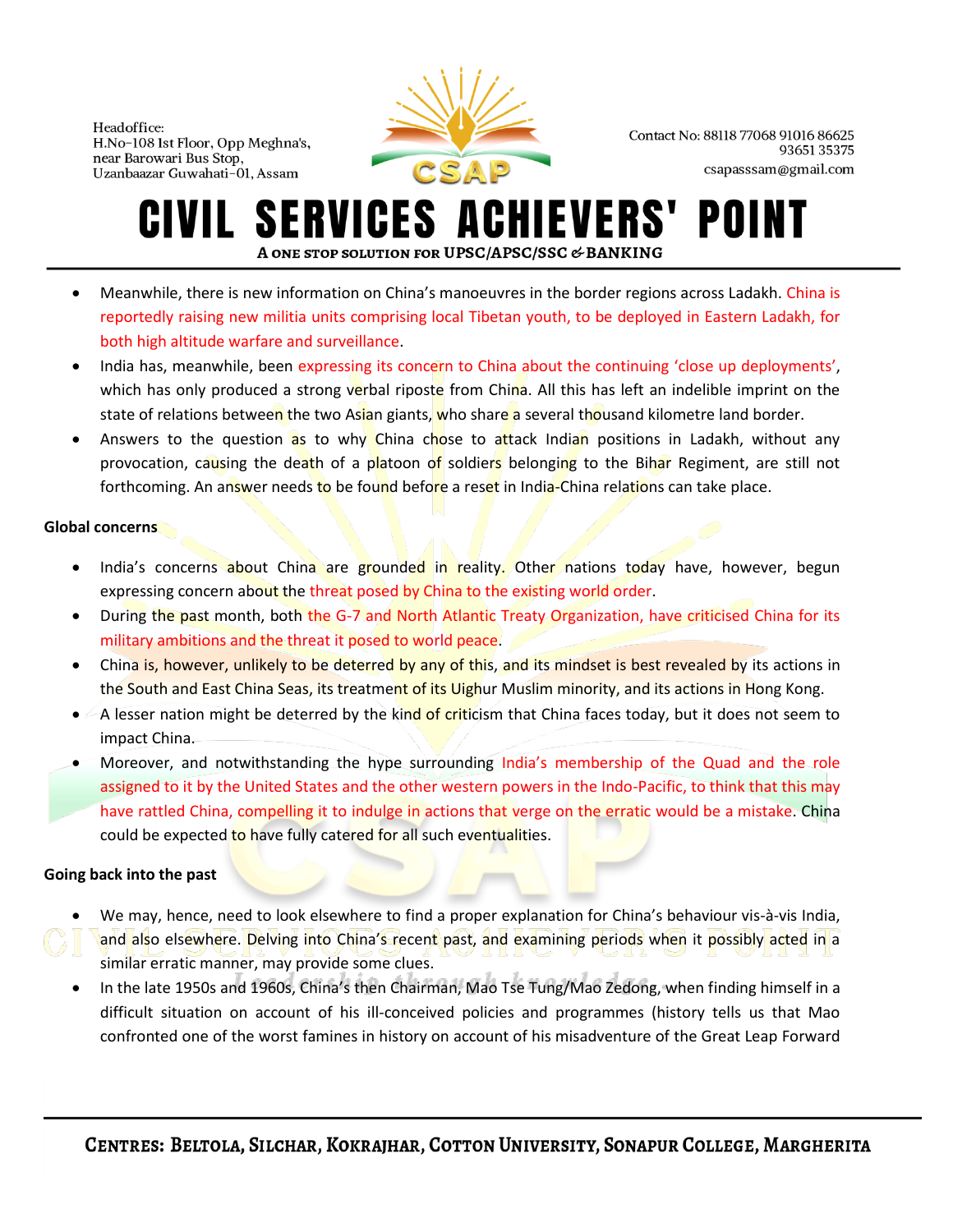

Contact No: 88118 77068 91016 86625 9365135375 csapasssam@gmail.com

#### **SERVICES ACHIEVERS'** POII IVIL-A ONE STOP SOLUTION FOR UPSC/APSC/SSC & BANKING

Movement) rather than accepting his mistake and retracing his steps, embarked on his campaign to attack India, in spite of the close friendship that existed at the time between the two countries.

- Later, it was surmised, that Mao's actions were intended partly to divert attention from China's internal turmoils at the time, and possibly more important, to counter the dissidents who existed within the CPC, and who were critical of Mao's autocratic attitude and his ill-conceived policies.
- Other instances of this kind exist and can be quoted: Deng Xiaoping's behaviour following the Tiananmen Square movement in the 1980s, is an excellent example.

### **A leader in a hurry**

- Xi Jinping is seen today as a Mao clone, someone who seeks to achieve the same kind of dominance over the CPC as the latter. Like Mao, he is a man in a hurry, seeking to consolidate his power and achieve a preeminence of the kind enjoyed by Chinese Emperors in the past. He has assiduously attempted to accelerate the pace at which China expects to overtake the U.S. as the world's number one super power which, however, seems to be stalling for a variety of reasons.
- China's attempt, under Mr. Xi, to become the world's most powerful military is also nowhere in sight.
- On the other hand, China's misadventure in the Ladakh heights in June last year, exposed certain shortfalls with regard to mechanisation of China's People's Liberation Army (PLA), diminishing the latter's hopes of becoming fully mechanised by the time the PLA celebrates its Centenary in 2027.
- Much of the blame for both situations is being attributed to Mr. Xi. Given the extent of concentration of power in his hands, this is leading many in the Party to question Mr. Xi's claims to omniscience. Apart from this, several of Mr. Xi's other ideas have run into difficulties. His plans to remake the global order on terms favourable to the CPC seem to have gone awry.
- The Chinese economy  $-$  though performing better than most other world economies  $-$  is showing signs of slowing down. Mr. Xi had been betting on technological prowess and economic heft to achieve the kind of geo-political transformation that he wished for, but this is clearly not happening at present.
- Most important, and despite having accumulated so much power, Mr. Xi seems to be finding it difficult to push through his 'new socialist ideology with Chinese characteristics' (through which he hoped to demarcate himself from his immediate predecessors like Hu Jintao) and is intended to be his lasting Leadership through knowledge... legacy.

### **There are some clues**

• Undoubtedly, therefore, Mr. Xi is finding himself in a difficult situation, including within the Party.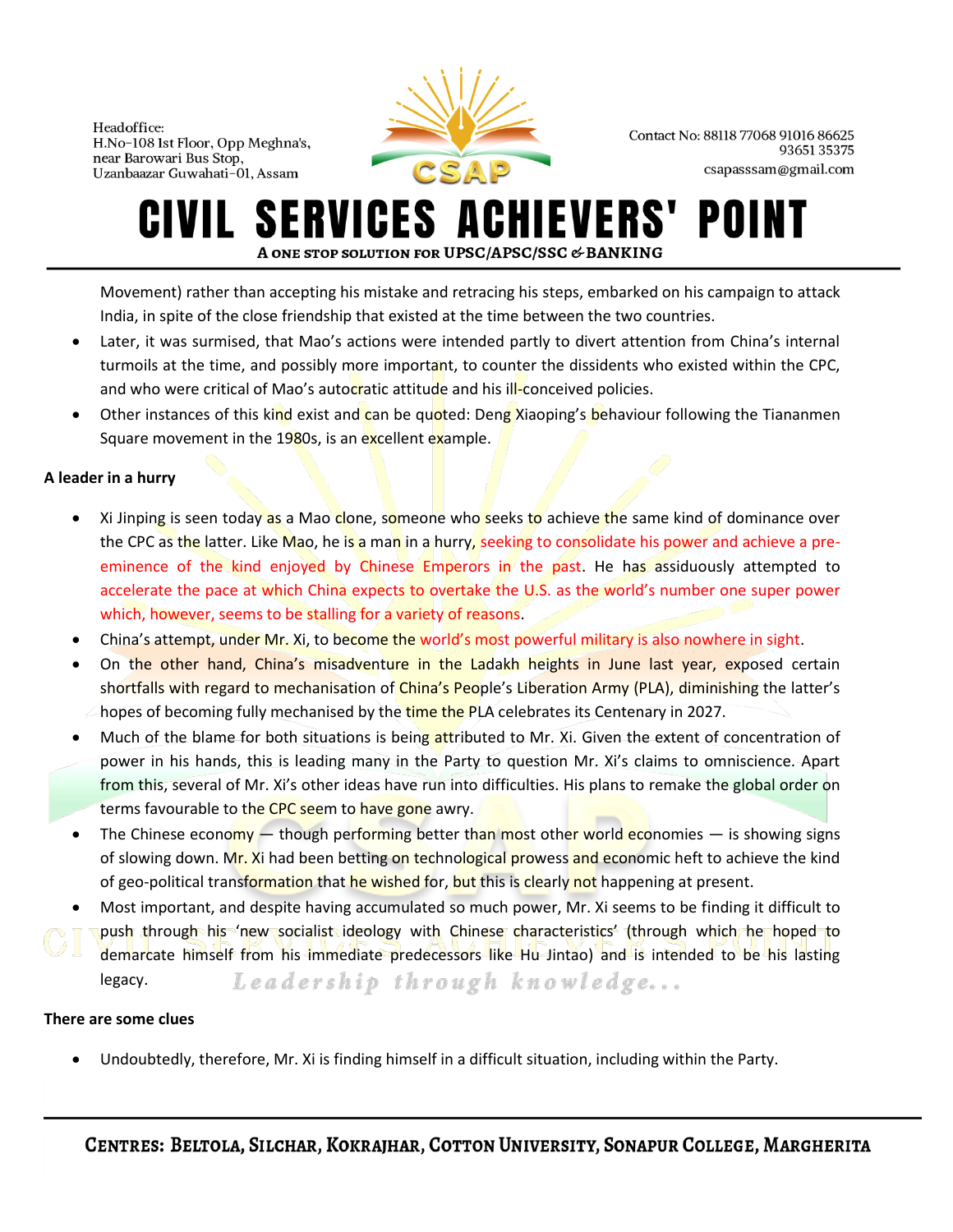

Contact No: 88118 77068 91016 86625 9365135375 csapasssam@gmail.com

## **SERVICES ACHIEVERS'** POINT A ONE STOP SOLUTION FOR UPSC/APSC/SSC & BANKING

- There is an old Chinese proverb that says "the wind sweeping through the tower heralds a storm rising in the mountain" and this, perhaps, provides a clue to Mr. Xi's, and Chinese, behaviour in the recent period.
- The extent of inner party tensions is little known to the world outside, given the opacity of Chinese society, but the existence of dissidence or dissension within the CPC is no secret, however.
- While it is generally believed that the CPC is a monolith entity, the reality is otherwise. In the 100 years of its existence, the CPC is known to have gone through several transformations, many of an ideational nature, leading to serious upheavals.
- Deep fissures have existed, and perhaps, still exist, within the party, though the extent may not be known outside. What is generally seen is that during such periods, China's attitude often borders on the erratic. The question is whether something of this nature is occurring at present inside the CPC and China. It is tempting to think that history is again being repeated, and China's recent erratic behaviour is largely due to growing inner-party criticism of Mr. Xi's policies and actions, rather than due to extraneous factors.
- The Ladakh adventure (or misadventure) could well have been a misguided attempt by Mr. Xi to demonstrate to his opponents within the CPC that he is well and truly in command. One could also anticipate that this could well be a prelude to a limited purge of dissenters within the highest echelons of the CPC.
- An accumulation of problems does produce in closed societies (such as China) a 'pressure cooker' syndrome, where the safety valve is often in the hands of the leadership. If the latter is precariously poised, and out of sync with reality, it leads to erratic behaviour.
- What may be aggravating Chinese leadership concerns at this time also is that the world is seemingly tilting towards India at this juncture, regarding it as more sophisticated, diplomatically, and more flexible, ideologically, compared to an increasingly obdurate China.
- Within the CPC itself, there are reportedly quite a few who prefer 'peaceful coexistence' to sustain peace, as compared to Mr. Xi's more muscular approaches.

### **India needs to be on guard**

A final thought. It is worth remembering that Mr. Xi is one of the few world leaders known to have made a study of Goethe's works, including Faust. Not only that, some of Mr. Xi's actions, such as modelling himself on Mao and a practising advocate of Maoism 2.0 — despite the humiliation both he and his father suffered at the hands of Mao prior to, and during the Cultural Revolution — tend to make him out to be something of a Faustian character.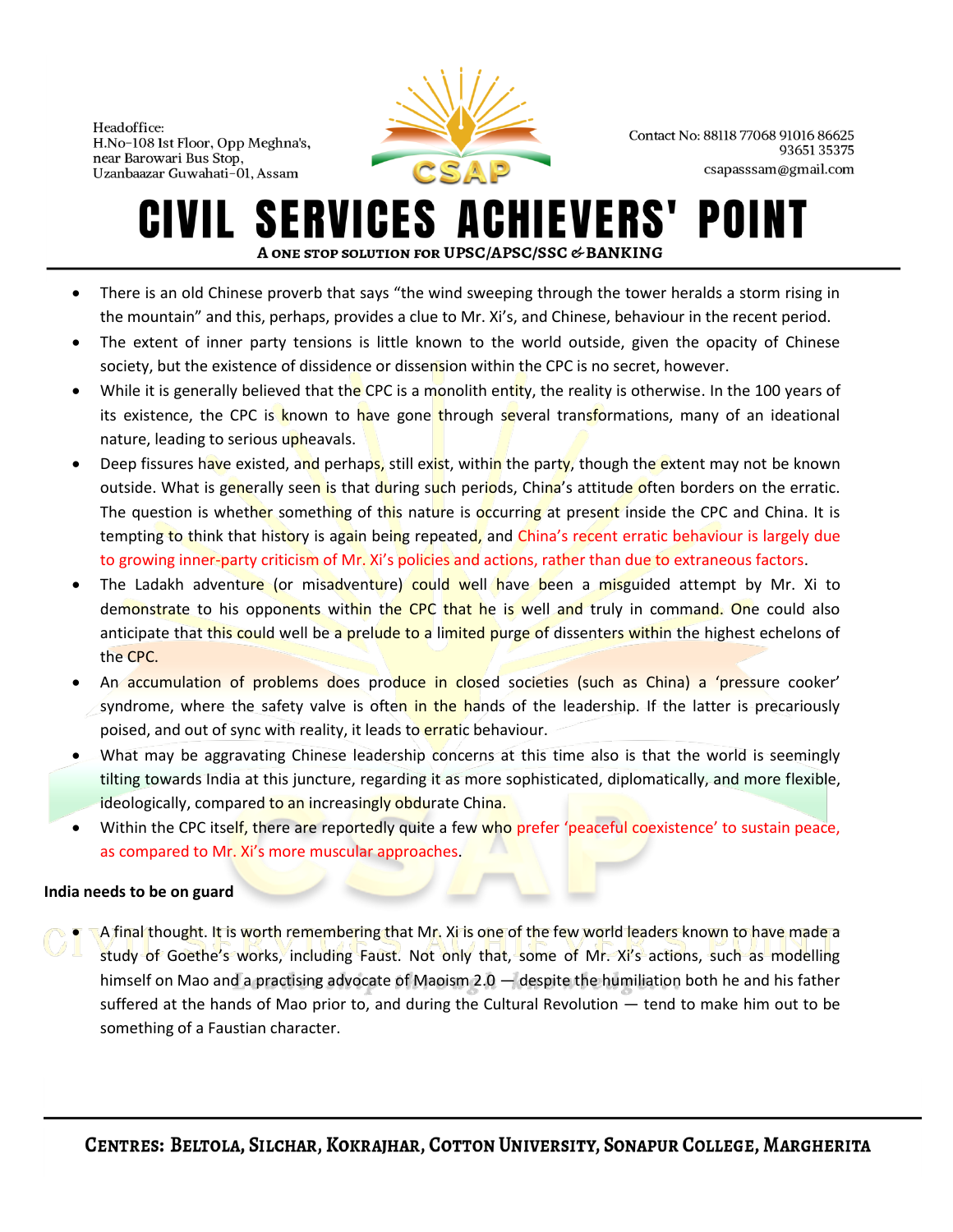

Contact No: 88118 77068 91016 86625 9365135375 csapasssam@gmail.com

#### **ERVICES A HIEVERS'** POI A ONE STOP SOLUTION FOR UPSC/APSC/SSC & BANKING

- Was Mr. Xi, through his aggressive behaviour in Ladakh, and notwithstanding the warm relations that he is known to have with India's Prime Minister Narendra Modi, preparing the ground for a 'Faustian Bargain'.
- If so, Mr. Xi has made yet another serious miscalculation, not only about the ground situation but also the mood of the nation and its leadership. This could cost him dear.
- What all this suggests is that 'peace is not at hand', and that India should expect, and prepare for, more situations of this kind, with many more provocations coming from China.

# **Net loss (GS 3 – Digital Divide)**

- The digital divide in India's school education system, reflected by the absence of computers and Internet access on campus, emerges starkly from the Education Ministry's Unified District Information System for Education Plus (UDISE+), for the pre-pandemic year of 2019-20.
- Physical infrastructure has traditionally meant good buildings, playgrounds, libraries and access to water and toilets, but the advent of hybrid learning even ahead of the coronavirus crisis has made essential online access and computers key adjuncts to make the learning process more engaging.
- During 2020-21, it became painfully evident that most students had to rely on remote learning, but many faced the double jeopardy of not possessing their own computing devices and smartphones at home, and their schools remaining in the dark without such facilities.
- In remote areas, particularly in the Northeast, many had to travel closer to mobile phone towers to access the Internet on shared phones to get their lessons.
- The latest data confirm that a mere 22% of schools across the country on average had Internet access, while government institutions fared much worse at 11%.
- On the second metric of functional computer access, the national average was 37% and for government schools, 28.5%.
- sendors, 20.3%.<br>Beyond the averages, the range of deficits reflects deep asymmetries: 87.84% of Kerala schools and 85.69% in Delhi had an Internet facility, compared to 6.46% in Odisha, 8.5% in Bihar, 10% in West Bengal and 13.62% in Uttar Pradesh.